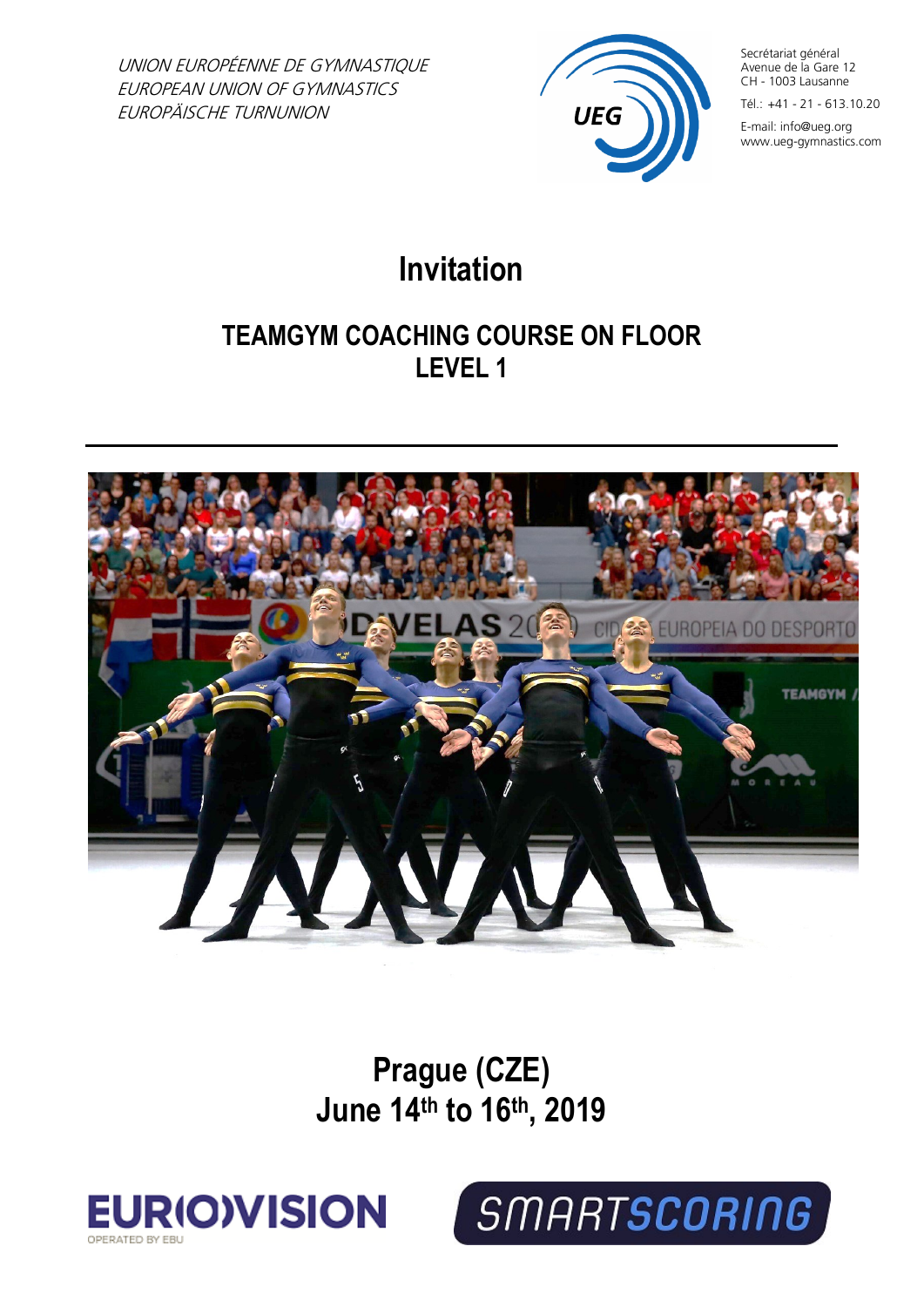UNION EUROPÉENNE DE GYMNASTIQUE EUROPEAN UNION OF GYMNASTICS EUROPÄISCHE TURNUNION



Secrétariat général Avenue de la Gare 12 CH - 1003 Lausanne

Tél.: +41 - 21 - 613.10.20

E-mail: info@ueg.org www.ueg-gymnastics.com

**To the UEG Member Federations**

## *INVITATION TO THE TEAMGYM COACHING COURSE ON FLOOR LEVEL 1*

## *June 14th to 16th, 2019 in Prague / CZE*

Dear Gymnastic friends,

The UEG Technical Committee TeamGym in cooperation with the JoJo Gym club have great pleasure in inviting coaches from the UEG Member Federations, to participate in a **Level 1** Coaching Course on Floor in Dobřichovice just outside Prague.

The Coaching Course offers an excellent opportunity to build and develop your knowledge and skills as a TeamGym Coach. This course consists of both theoretical and practical sessions. The course will cover the first level (out of three) in the UEG TeamGym Education Programme (see Appendix 1).

The course is led by Anders Frisk (SWE), UEG TeamGym brevet judge and educator on Floor for both the Swedish Gymnastics Federation and the UEG. All attendees will receive a diploma, which documents their participation.

#### **Age**

Participants must be at least 18 years old**.**

#### **Venue**

JoJo Gym facilities, gym hall 2 [\(http://www.jojogym.cz/nase-prostory/gymnasticka-hala-2/\)](http://www.jojogym.cz/nase-prostory/gymnasticka-hala-2/) 5. května 1064 Dobřichovice, 252 29 Czech Republic

GPS Coordinates: N 49 55.848, E 14 17.121

**Preliminary Programme**

Friday, June  $14<sup>th</sup>$  Arrival, accreditation (3.00 - 4.00 p.m.) Training sessions and Lectures, Dinner (4.00 p.m. – 9.00 p.m.)



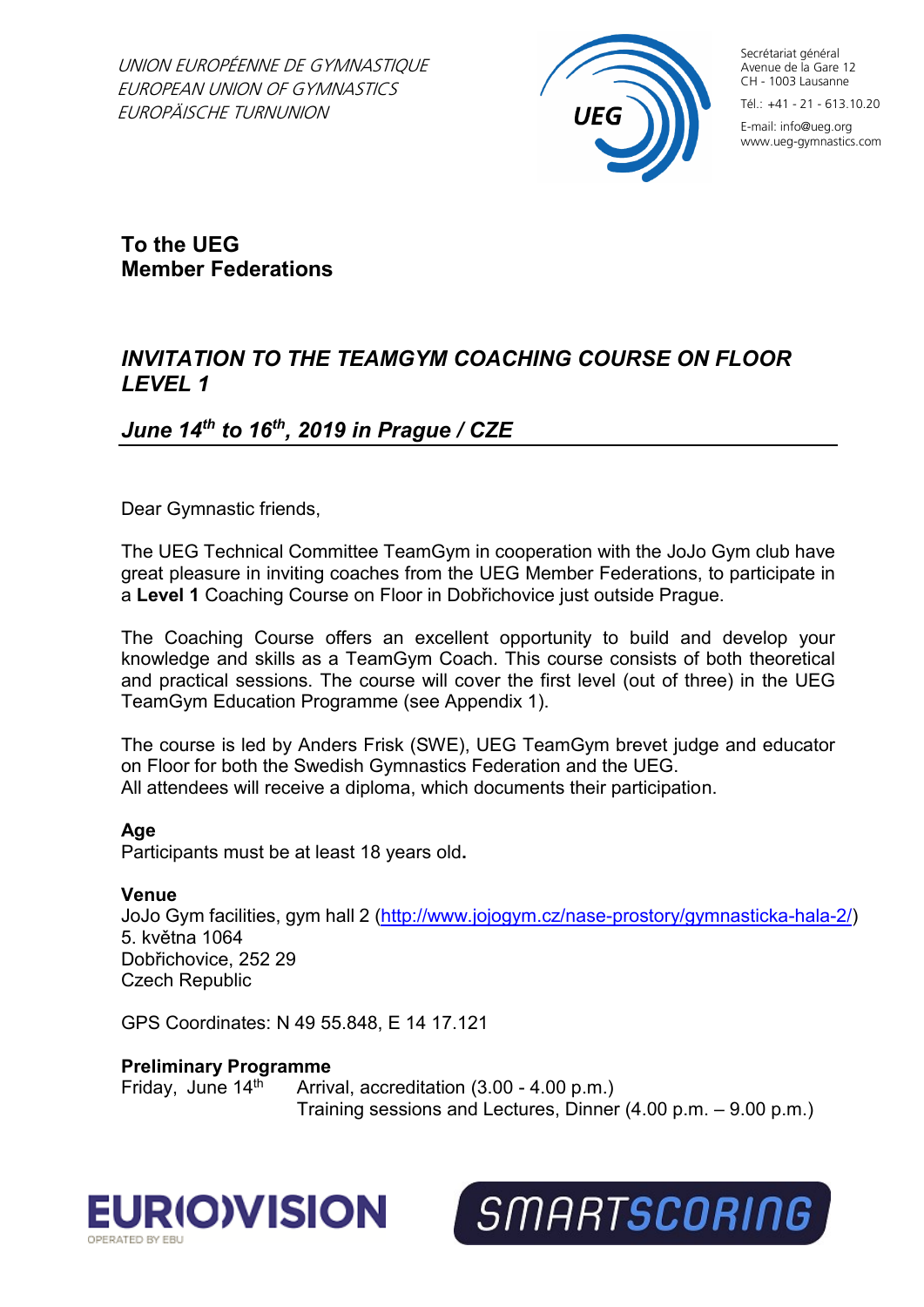

Saturday, June  $15<sup>th</sup>$  Training sessions and Lectures, Lunch (9.00 a.m.  $-7.00$  p.m.) Dinner, networking (7.00 p.m. – 9.30 p.m.) Sunday, June  $16<sup>th</sup>$  Training sessions and Lectures (9.00 a.m. – 12.00 a.m.) Departure (after 12.00 a.m.) Optional lunch (not included) (12.00 a.m. – 1.30 p.m.)

#### **Language**

The course will be held in English.

#### **Registration**

The registrations must be sent to: **info@ueg.org Definitive/Nominative registration:** 

**th, 2019**

We please ask you to register no more than 3 coaches per federation. Please wait for your application to be confirmed by the UEG before proceeding with booking tickets. If your Federation wants to participate with more than 3 coaches, please inform the UEG office when sending your registration.

#### **Participation Fee:** 230 EUR / participant

The participation fee includes, lunch, dinner, coffee breaks and course facilities (venue, equipment, expert/lecturers) from Friday afternoon to Saturday morning. The Saturday evening dinner to network with all participants will be organized at the facility. Lunch on Sunday is optional and can be booked (15 €) upon arrival in Dobřichovice. Accommodation, breakfast and transfer from the airport are not included (see below about accommodation).

#### **Transfer**

The closest airport is Vaclav Havel Prague Airport (PRG) located 30 km from the venue. Transfer to/from the course facility can be arranged on request up to 30  $\epsilon$  per/car (1-4 passengers) one-way. Please contact: [petr.gryga@email.cz.](mailto:petr.gryga@email.cz) For those of you arriving by car, there is free parking in front of the gym building.

Transfer by public transport takes about 90 minutes. Tickets are sold at the Info centre at Prague Airport (Terminals 1 and 2). Recommended means of transport from the airport to the course venue:

Take Bus no 100 from the airport to Zličín (end station), transfer to Metro "B" to Smíchovské nádraží station, transfer to the Train station, choose the direction to Beroun via "S7" and get off at Dobřichovice station. The JoJo gym is located about 10-15 minutes by walking from the station. For departure times see [www.dpp.cz.](http://www.dpp.cz/)

#### **The registration fee must be paid by May 5 th** as follows:

230 EUR/participant, this amount is non-refundable and must be transferred to the following **account of the UEG:**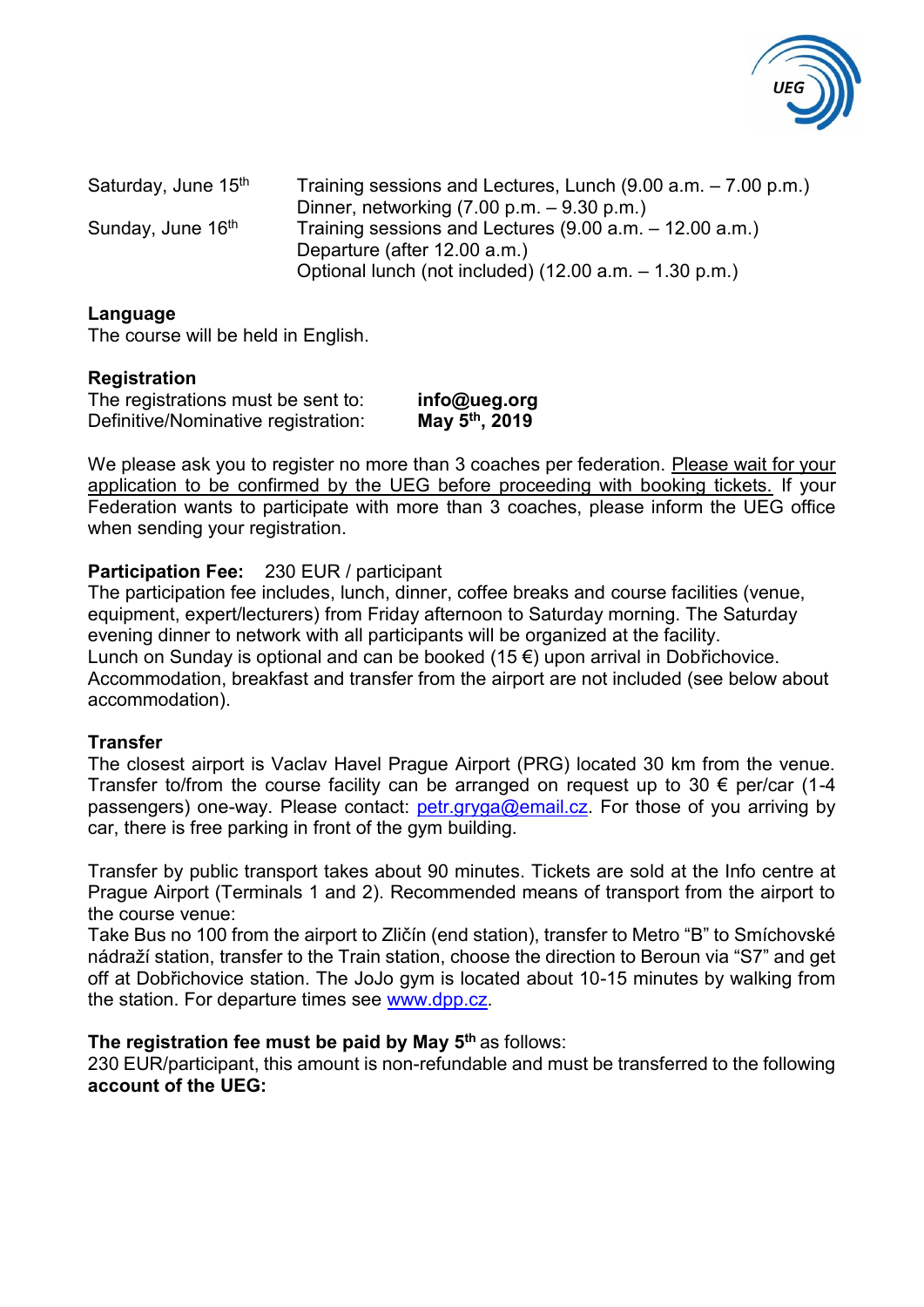

#### **Banque Cantonale Vaudoise Place St- Francois 14, CP 300, 1002 Lausanne Account: L5205.70.49 IBAN: CH05 0076 7000 L520 5704 9 SWIFT/BIC: BCVLCH2LXXX**

#### **For further information about the course, please contact:**

Petr Gryga, TC TeamGym, [petr.gryga@email.cz,](mailto:petr.gryga@email.cz) phone +420 737 713 551.

#### **Welcome to Prague**

The Technical Committee TeamGym welcomes all representatives and anticipates the participation of both current and new TeamGym Federations.

Looking forward to seeing you in Prague!

We remind you to respect the deadlines and remain, With kind regards,

#### **UNION EUROPEENNE DE GYMNASTIQUE**

The President The President TC-TG Farid GAYIBOV Per SJÖSTRAND

Lausanne, March 28<sup>th</sup>, 2019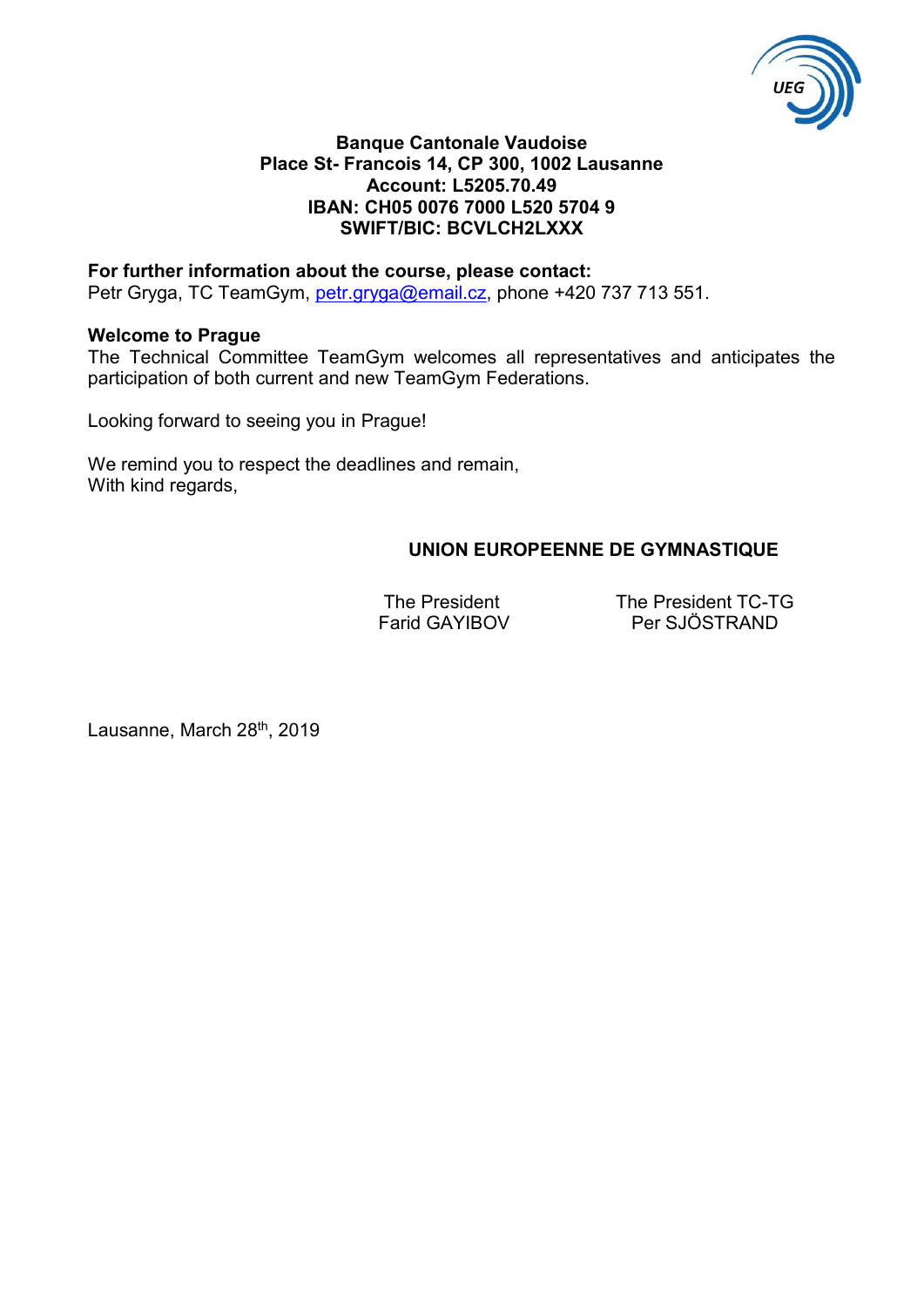

## *APPENDIX 1*

## *Education syllabus for TeamGym Coaching Courses on Floor / Level 1*

This course Level 1 is meant to give the coach basic knowledge in choreographing a TeamGym floor program and how to prepare the training of the gymnasts. It covers also basic knowledge in applying the Code of Points.

#### **Technique**

Basic awareness of body posture, body awareness, room awareness and movement vocabulary and how to practice this in the daily training.

Introduction and basic knowledge of Laban's Bess-concept and how this theoretical framework can enhance the gymnast's ability of mentioned elements above.

Basic knowledge in the dance-vocabulary and how to apply that in gymnastics Basic knowledge in the ABC of floor difficulties.

Basic knowledge of the Lego-method and how to apply that for training the difficulties. Basic knowledge of physical preparation of the gymnasts.

#### **Composition**

Basic awareness of the required elements of the floor program.

Applied practice of the required elements of the floor program.

Basic awareness in how the Bess-concept can be applied in the composition of the program. Basic choreographic keys.

#### **Music**

Basic awareness of musical theory and key-concepts. Basic understanding in the importance of the music for the floor program. Basic knowledge in how to analyse music.

#### **Coaching**

Basic awareness of the impact you as a coach has on the gymnast's development

#### **Judging**

Basic knowledge of how to read and interpret the Code of Points from a floor coach point of view.